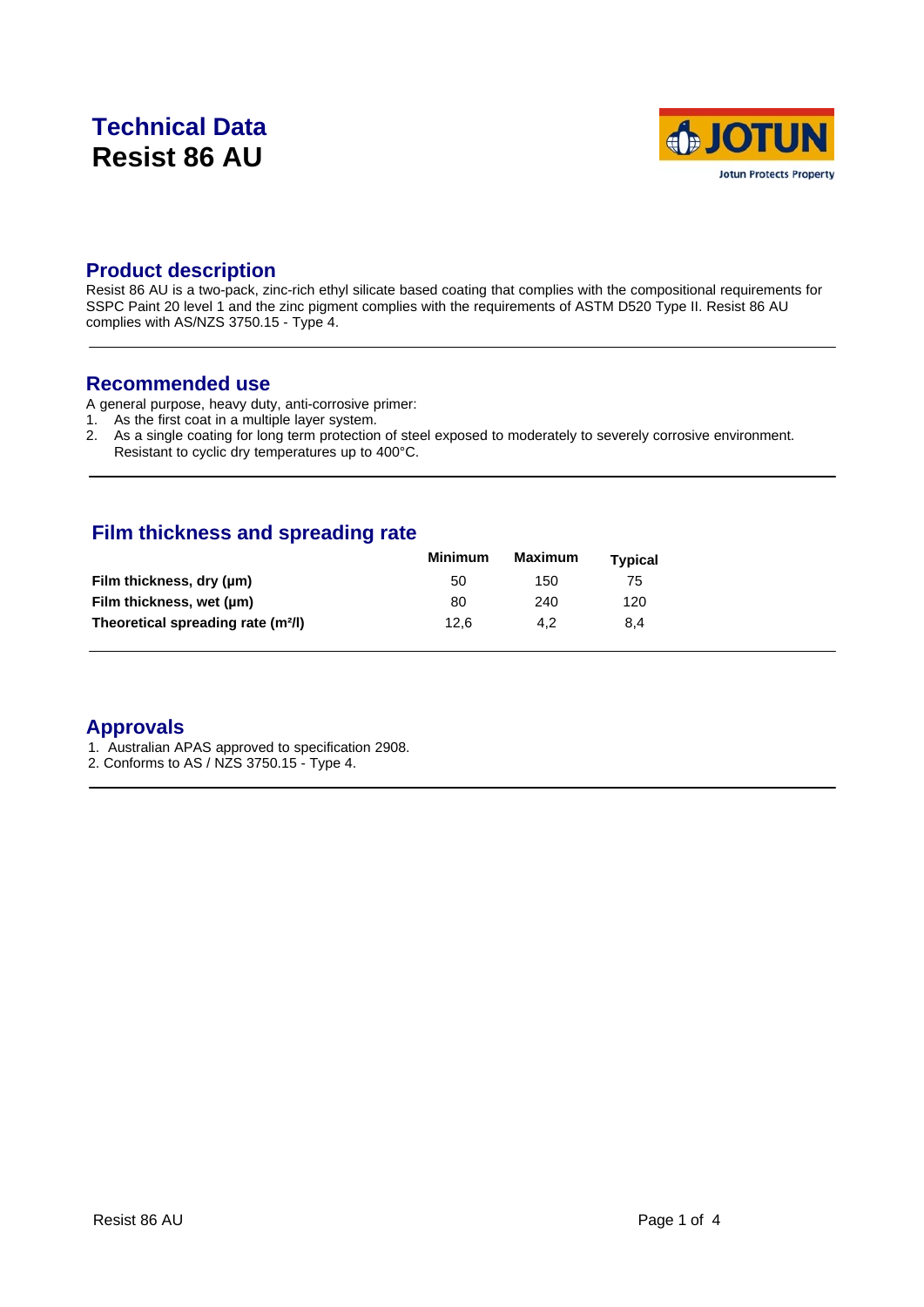### **Physical properties**

| Colour                                   | Grey                                                          |  |  |  |
|------------------------------------------|---------------------------------------------------------------|--|--|--|
| Solids (vol %)*                          | $63 \pm 2$ (Not directly measurable calculated from coverage) |  |  |  |
| <b>Flash point</b>                       | $15^{\circ}$ C ± 2 (Setaflash)                                |  |  |  |
| <b>VOC</b>                               | 545 gms/ltr UK-PG6/23(97). Appendix 3                         |  |  |  |
| Gloss                                    | Flat                                                          |  |  |  |
| Water resistance                         | Very good                                                     |  |  |  |
| <b>Abrasion resistance</b>               | Excellent                                                     |  |  |  |
| Solvent resistance                       | Excellent                                                     |  |  |  |
| <b>Chemical resistance</b>               | Excellent within pH range 6-10                                |  |  |  |
| <b>Flexibility</b>                       | Limited                                                       |  |  |  |
| *Measured according to ISO 3233:1998 (E) |                                                               |  |  |  |

## **Surface preparation**

All surfaces should be clean, dry and free from contamination. The surface should be assessed and treated in accordance with ISO 8504.

#### **Bare steel**

Cleanliness: Blast cleaning to Sa 2½ (ISO 8501-1:2007). Roughness: using abrasives suitable to achieve grade Fine to Medium G (30-85 µm, Ry5) (ISO 8503-2)

#### **Other surfaces**

The coating may be used on other substrates. Please contact your local Jotun office for more information.

#### **Condition during application**

The temperature of the substrate should be min. 5°C and at least 3°C above the dew point of the air, temperature and relative humidity measured in the vicinity of the substrate. Zinc silicate paints in general requires moisture for curing. At low humidity the curing will be improved by gently sprinkling fresh water over the paint film, and/or by artificial humidification of the surrounding atmosphere. The paint must be completely cured before topcoating, otherwise the adhesion of the subsequent coat will be unsatisfactory. Use Methyl ethyl ketone (MEK) test according to ASTM D 4752- 87 to verify the curing time before topcoating. Unweathered zinc silicate films are porous and the porosity may vary according to the weather condition during application and the application technique. When overcoating, the air in the pores will escape through the new coat of paint and may cause blisters or pinholes ("popping") in the coat just after application. To avoid this a mist coat/full coat technique is recommended:

First apply a thin coat to fill the pores in the zinc silicate film and a few minutes later apply to full specified film thickness. In difficult cases it may be necessary to thin the next coat, or use Penguard Tie Coat 100 as first overcoat.

#### **Application methods**

**Spray** Use airless spray or conventional spray

**Brush** Recommended for stripe coating and small areas, care must be taken to achieve the specified dry film thickness. In order to avoid settling of heavy zinc, continuous mechanical stirring during application is recommended.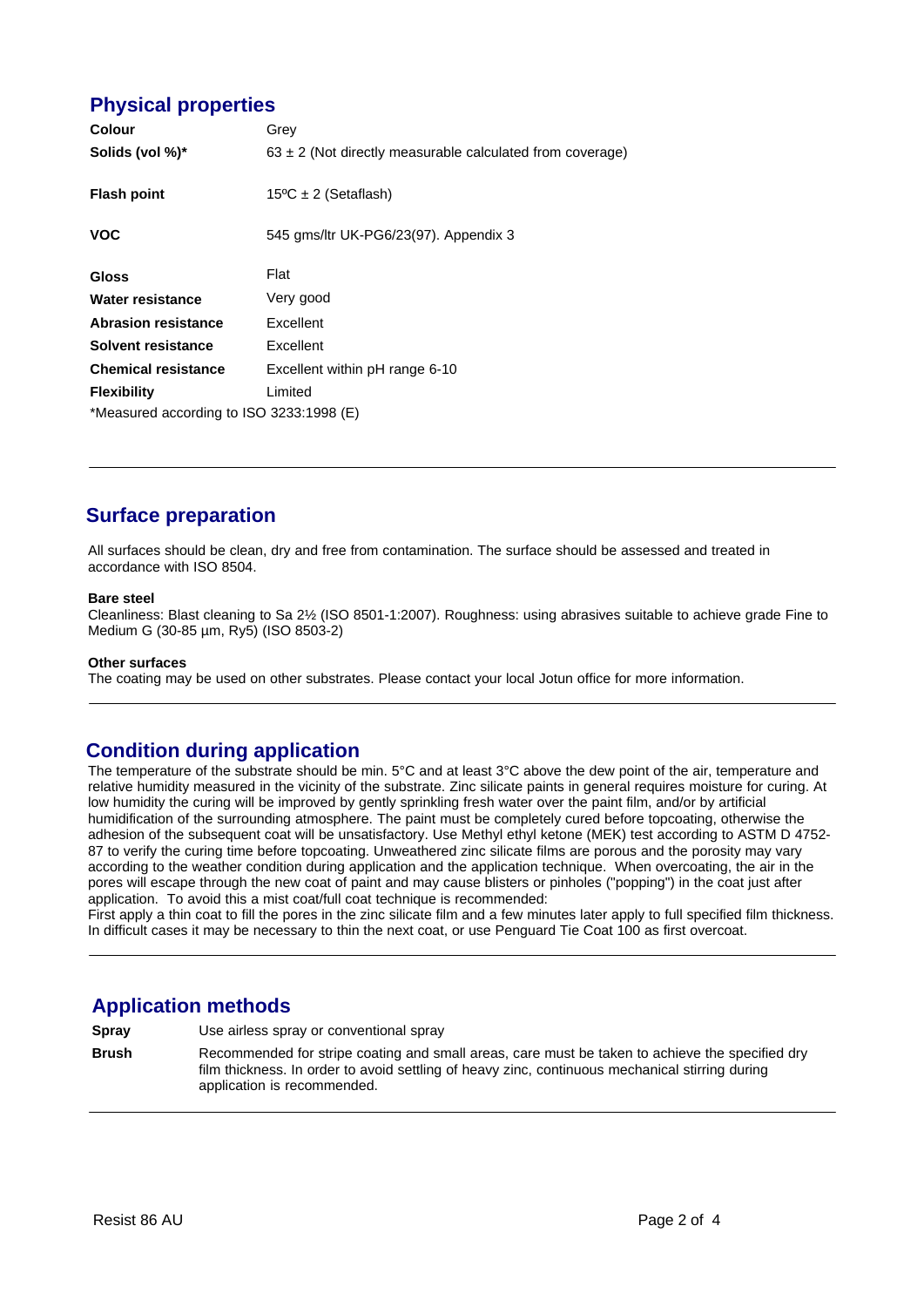## **Application data**

| Mixing ratio (volume)      | 7,77:2,24                                                                                                                                                                                                                                                            |  |  |
|----------------------------|----------------------------------------------------------------------------------------------------------------------------------------------------------------------------------------------------------------------------------------------------------------------|--|--|
| Mixing                     | Comp. A is a liquid and Comp. B is a dry zinc powder. Consists of 7.77 litres of<br>Comp. A and 16kg/2.24L Resist 86 AU, Comp. B. Pour the zinc powder slowly<br>into the liquid during mechanical mixing. Stir until lump free and pass through a 60<br>mesh sieve. |  |  |
| Pot life $(23^{\circ}C)$   | 8 hours                                                                                                                                                                                                                                                              |  |  |
| <b>Thinner/Cleaner</b>     | Jotun Thinner No. 4 (fast evaporation)                                                                                                                                                                                                                               |  |  |
| Guiding data airless spray |                                                                                                                                                                                                                                                                      |  |  |
| Pressure at nozzle         | 10 MPa (100 kg/cm2, 1400 psi)                                                                                                                                                                                                                                        |  |  |
| Nozzle tip                 | $0.46 - 0.58$ mm $(0.018 - 0.023")$                                                                                                                                                                                                                                  |  |  |
| Spray angle                | $30 - 80^{\circ}$                                                                                                                                                                                                                                                    |  |  |
| <b>Filter</b>              | Check to ensure that filters are clean.                                                                                                                                                                                                                              |  |  |
| <b>Note</b>                | *Thinner should be added after mixing components.<br>Specialised equipment may be used for applying zinc silicates coatings.                                                                                                                                         |  |  |

#### **Drying time**

Drying times are generally related to air circulation, temperature, film thickness and number of coats, and will be affected correspondingly. The figures given in the table are typical with:

\* Good ventilation (Outdoor exposure or free circulation of air)

\* Typical film thickness

\* One coat on top of inert substrate

| Substrate temperature      | $5^{\circ}$ C | $10^{\circ}$ C   | $23^{\circ}$ C   | $40^{\circ}$ C  |
|----------------------------|---------------|------------------|------------------|-----------------|
| Surface dry                | 60 min        | $30 \text{ min}$ | $15 \text{ min}$ | 5 min           |
| Through dry                | 90 min        | 45 min           | 30 min           | 30 min          |
| Cured                      | 72 h          | 36 h             | 16 h             | 12 <sub>h</sub> |
| Dry to recoat, minimum 1,2 | 72 h          | 36 h             | 16 h             | 12 <sub>h</sub> |
|                            |               |                  |                  |                 |

**Dry to recoat, maximum <sup>3</sup>**

1. For application above 30ºC, relative humidity must be min. 80% for proper cure of this product.

2. Curing time to be verified by MEK test (ASTM D 4752-87).

3. The surface should be free of zinc salts and other contamination prior to application.

The given data must be considered as guidelines only. The actual drying time/times before recoating may be shorter or longer, depending on film thickness, ventilation, humidity, underlying paint system, requirement for early handling and mechanical strength etc. A complete system can be described on a system sheet, where all parameters and special conditions could be included.

# **Typical paint system**<br>Resist 86 AU 1 x 75 µm

**Resist 86 AU 1 x 75 µm (Dry Film Thickness)** Topcoat with an epoxy or epoxy/urethane or acrylic system.

**Other systems may be specified, depending on area of use**